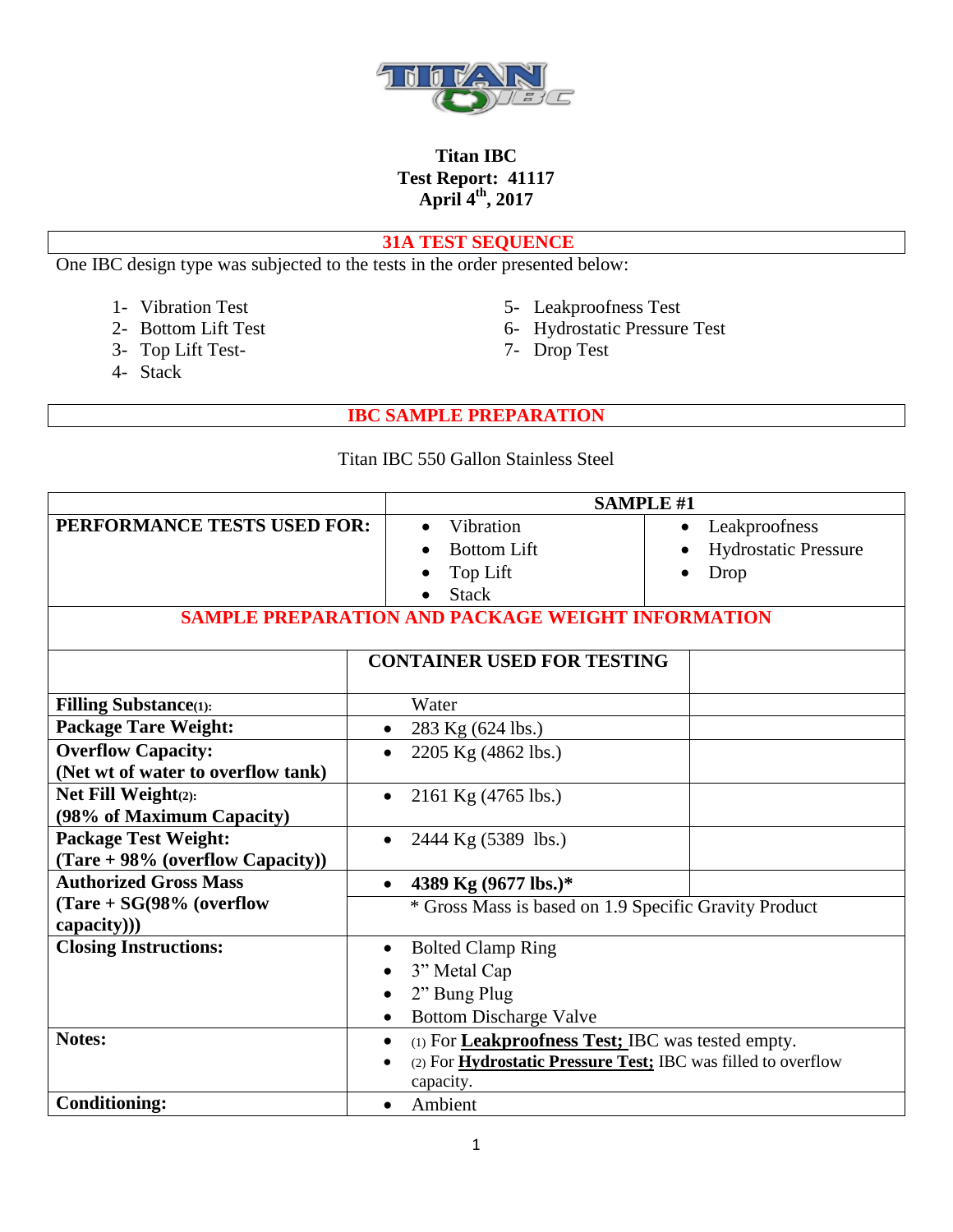

| <b>TEST PROCEDURES AND RESULTS – REPETITIVE SHOCK VIBRATION TESTS</b> |                   |  |
|-----------------------------------------------------------------------|-------------------|--|
| <b>SAMPLE PREPARATION/CONDITIONING</b>                                | <b>FREQUENCY:</b> |  |
| Refer to Sample Preparation Page                                      | $\bullet$ 3.9 Hz  |  |

| <b>E DISPL</b><br><b>LACEMENT:</b><br>$\mathbf{T}$<br><b>BLE L</b> | <b>TEST DURATION:</b> |
|--------------------------------------------------------------------|-----------------------|
| ,,                                                                 | Hour                  |

| <b>VIBRATION TEST EQUIPMENT:</b>                         |  |
|----------------------------------------------------------|--|
| <b>Plymouth Industries Vibration Table with Reliance</b> |  |
| Electric Controller                                      |  |

| <b>REGULATORY REFERENCES:</b> | <b>INDUSTRY STANDARD REFERENCE:</b> |
|-------------------------------|-------------------------------------|
| 49CFR 178.819                 | 49CFR 178.819                       |

| <b>REPETITIVE SHOCK VIBRATION TEST RESULTS - SAMPLE #1</b>                                                                                                                                |                |                                             |
|-------------------------------------------------------------------------------------------------------------------------------------------------------------------------------------------|----------------|---------------------------------------------|
| <b>VIBRATION</b>                                                                                                                                                                          | <b>RESULTS</b> | <b>COMMENTS/</b>                            |
| <b>SET-UP</b>                                                                                                                                                                             |                | <b>OBSERVATIONS</b>                         |
| <b>Plymouth Industries LLC</b><br><b>Vibration Table with Reliance</b><br>controller Series-A Model<br>#6MB20007 MD AC Drive<br>Tank restrained horizontally free<br>to bounce vertically | <b>PASS</b>    | No leakage of contents<br>No rupture of IBC |

**CRITERIA FOR PASSING THE TEST An IBC passes the vibration test if there is no rupture or leakage.**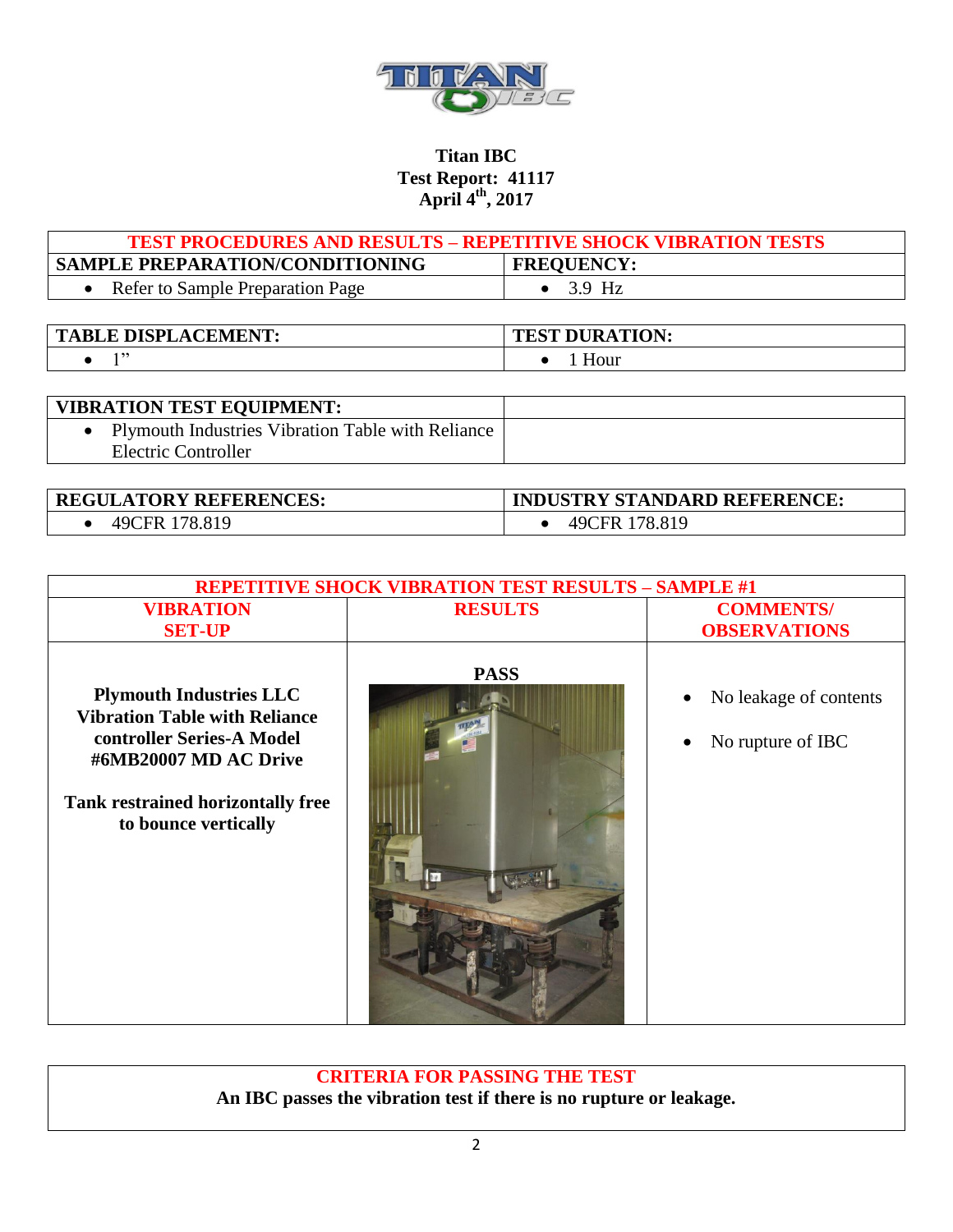

|                                                                                  |                                    | <b>TEST PROCEDURES AND RESULTS - BOTTOM LIFT TEST</b><br><b>BOTTOM LIFT TEST EQUIPMENT:</b>                                                                                                                                              |
|----------------------------------------------------------------------------------|------------------------------------|------------------------------------------------------------------------------------------------------------------------------------------------------------------------------------------------------------------------------------------|
| SAMPLE PREPARATION/CONDITIONING<br>Refer to Sample Preparation Page<br>$\bullet$ |                                    | Fork Lift Truck/Dead Load Steel Weights<br>$\bullet$                                                                                                                                                                                     |
|                                                                                  |                                    |                                                                                                                                                                                                                                          |
| <b>NUMBER OF LIFTS</b>                                                           |                                    |                                                                                                                                                                                                                                          |
| 4 (Two-Way Frame)<br>$\bullet$                                                   |                                    | Sides $1 & 2$ :<br>31.5"                                                                                                                                                                                                                 |
| 2 Lifts/ Directions of Entry                                                     |                                    | Sides $3 & 4$ :<br>36"                                                                                                                                                                                                                   |
|                                                                                  |                                    |                                                                                                                                                                                                                                          |
|                                                                                  | *PREPARATION FOR BOTTOM LIFT TEST: |                                                                                                                                                                                                                                          |
| Package Test Weight:<br>$\bullet$                                                |                                    | $(5389$ lbs.)<br>2444 Kg                                                                                                                                                                                                                 |
|                                                                                  | Dead Load Steel Weight Applied:    | 3022 Kg<br>$(6708$ lbs.)                                                                                                                                                                                                                 |
|                                                                                  | <b>Combined Gross Mass Lifted:</b> | 5486 Kg<br>$(12097$ lbs.)                                                                                                                                                                                                                |
|                                                                                  |                                    |                                                                                                                                                                                                                                          |
| <b>REGULATORY REFERENCES:</b>                                                    |                                    | <b>INDUSTRY STANDARD REFERENCE:</b>                                                                                                                                                                                                      |
| 49CFR 178.811                                                                    |                                    | 49CFR 178.811<br>*DETERMINATION OF REQUIRED LOADING FOR BOTTOM LIFT TEST                                                                                                                                                                 |
|                                                                                  |                                    | The IBC must be loaded to <b>1.25 times</b> its maximum permissible gross mass.<br><b>Minimum Load Determination Calculation</b><br>4389 Kg (IBC Gross Mass) x 1.25 = 5486 Kg (12097 lbs.)<br><b>BOTTOM LIFT TEST RESULTS- SAMPLE #1</b> |
| Side #1                                                                          | Side $#2$                          | <b>Comments/Observations</b>                                                                                                                                                                                                             |
| Lift 1: Pass                                                                     | Lift 3: Pass                       | Following the Bottom Lift Test there was no leakage or                                                                                                                                                                                   |
| Lift 2: Pass                                                                     | Lift 4: Pass                       | permanent IBC deformation.                                                                                                                                                                                                               |
|                                                                                  |                                    | <b>BOTTOM LIFT TEST SET-UPS</b>                                                                                                                                                                                                          |
|                                                                                  |                                    | 4500.<br>500<br>500                                                                                                                                                                                                                      |
|                                                                                  |                                    | <b>CRITERIA FOR PASSING THE TEST</b>                                                                                                                                                                                                     |

**There may be no permanent deformation, which renders the IBC unsafe for transportation, and no loss of contents.**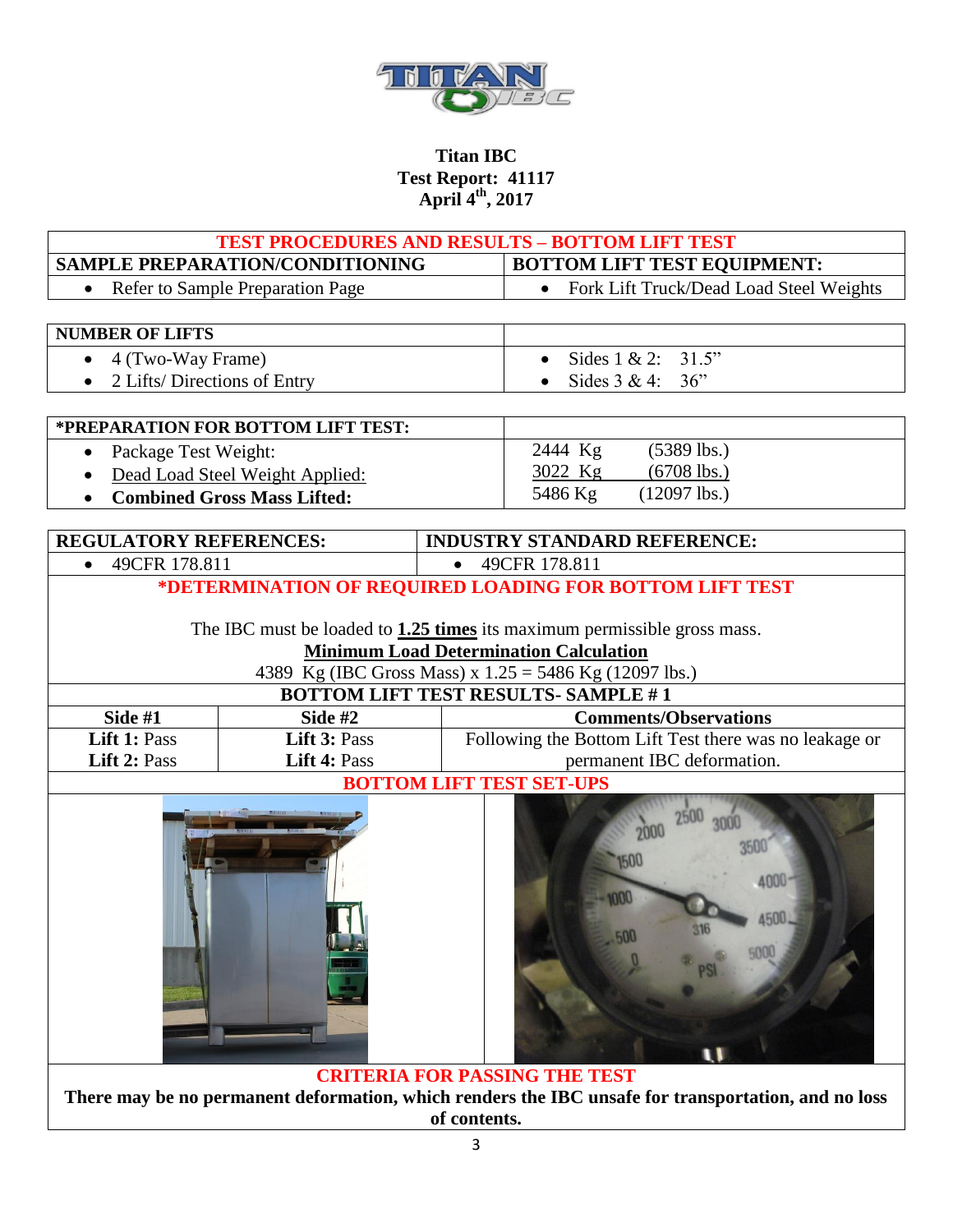

| <b>TEST PROCEDURES AND RESULTS - TOP LIFT TEST-</b>                                                                                                                                                                                               |                       |                                                                                      |
|---------------------------------------------------------------------------------------------------------------------------------------------------------------------------------------------------------------------------------------------------|-----------------------|--------------------------------------------------------------------------------------|
| <b>SAMPLE PREPARATION/CONDITIONING</b>                                                                                                                                                                                                            |                       | TOP LIFT TEST EQUIPMENT:                                                             |
| Refer to Sample Preparation Page                                                                                                                                                                                                                  |                       | 20,000 lb. Overhead Crane Lift<br>$\bullet$                                          |
|                                                                                                                                                                                                                                                   |                       |                                                                                      |
| *PREPARATION FOR TOP LIFT TEST:                                                                                                                                                                                                                   |                       |                                                                                      |
| IBC Package Test Weight:<br>$\bullet$                                                                                                                                                                                                             |                       | $(5100$ lbs.)<br>2313 Kg                                                             |
| Dead Load Steel Weight Applied:                                                                                                                                                                                                                   |                       | 6509 Kg<br>$(14352$ lbs.)                                                            |
| <b>Combined Gross Mass Lifted:</b>                                                                                                                                                                                                                |                       | 8822 Kg<br>$(19449$ lbs.)                                                            |
| <b>REGULATORY REFERENCES:</b>                                                                                                                                                                                                                     |                       | <b>INDUSTRY STANDARD REFERENCE:</b>                                                  |
| 49CFR 178.812                                                                                                                                                                                                                                     |                       | 49CFR 178.812                                                                        |
|                                                                                                                                                                                                                                                   |                       | *DETERMINATION OF REQUIRED LOADING FOR TOP LIFT TEST                                 |
| <b>Test Requirement:</b> The IBC must be loaded to 2.0 times its maximum permissible gross mass with the load<br>being evenly distributed.<br><b>Minimum Load Determination Calculation</b><br>Package Gross Mass $x 2.0$ = Minimum Load Required |                       |                                                                                      |
|                                                                                                                                                                                                                                                   |                       | 4389 Kg (based on 1.9 SG) x 2.0 = 8778 Kg (19355 lbs.).                              |
| <b>TEST PROCEDURE:</b>                                                                                                                                                                                                                            |                       |                                                                                      |
| 5 Minutes Per Lift                                                                                                                                                                                                                                |                       |                                                                                      |
| Loaded with dead load of 14352 lbs                                                                                                                                                                                                                |                       |                                                                                      |
|                                                                                                                                                                                                                                                   |                       | IBC must be lifted in the manner for which it is designed until clear of the floor.  |
|                                                                                                                                                                                                                                                   |                       | <b>TOP LIFT TEST RESULTS - SAMPLE #1</b>                                             |
| <b>Lift Test</b>                                                                                                                                                                                                                                  | <b>Test Results</b>   | <b>COMMENTS/OBSERVATIONS</b>                                                         |
| <b>Vertical</b>                                                                                                                                                                                                                                   | Pass                  | The IBC was lifted using vertical lifting devices. NO                                |
|                                                                                                                                                                                                                                                   |                       | leakage or permanent deformation or rupture was<br>evident during the top lift test. |
|                                                                                                                                                                                                                                                   |                       | <b>TOP LIFT TEST SET-UPS</b>                                                         |
| $4000 -$<br>1500_                                                                                                                                                                                                                                 | 1600 psi = 21,608 lbs | <b>CRITERIA FOR PASSING THE TEST</b>                                                 |
| For all IBC design types designed to be lifted from the top, there may be no permanent deformation                                                                                                                                                |                       |                                                                                      |
| which renders the IBC unsafe for transportation. There can be no loss of contents.                                                                                                                                                                |                       |                                                                                      |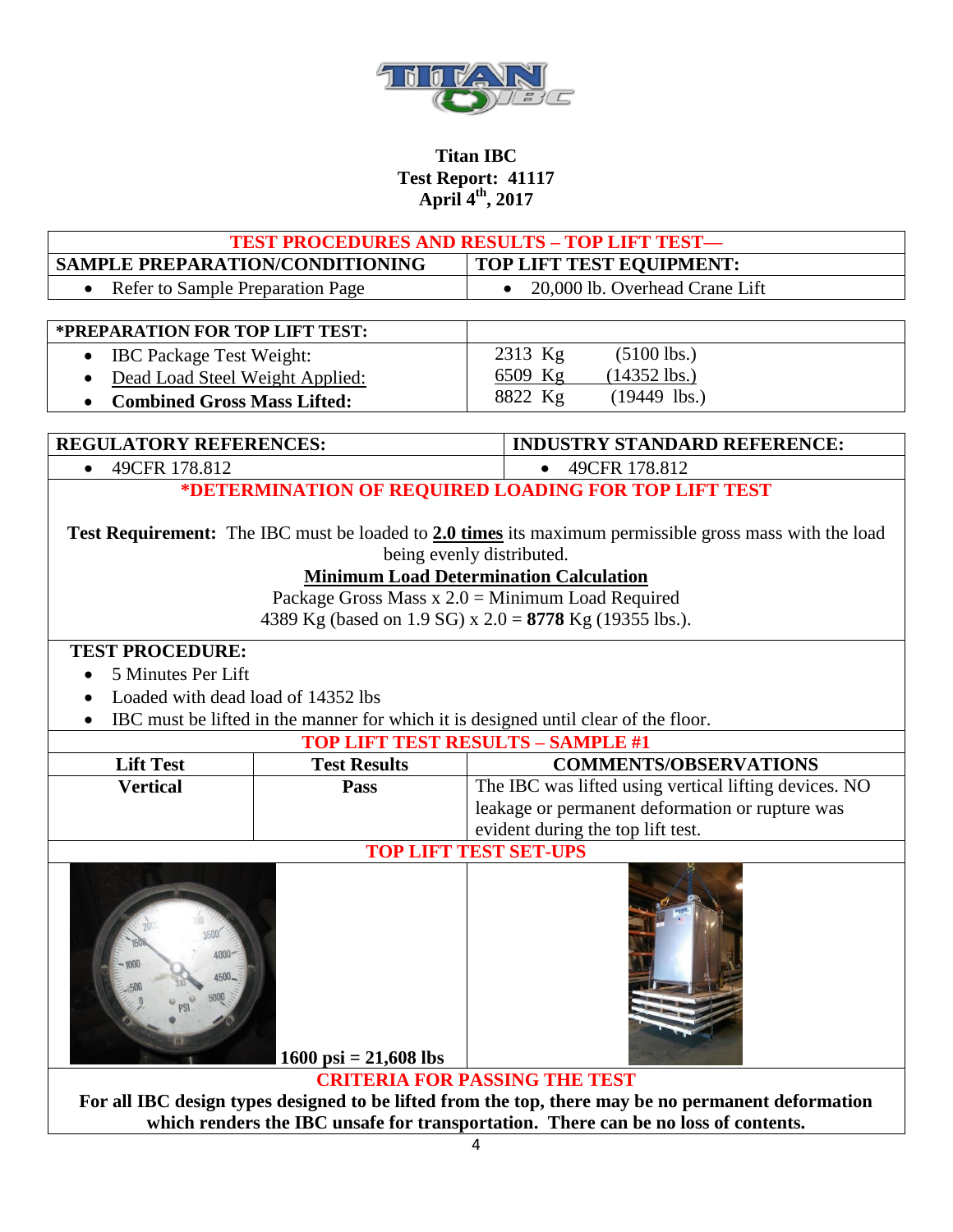

| <b>TEST PROCEDURES AND RESULTS -STACK TEST</b> |  |
|------------------------------------------------|--|
|                                                |  |

| <b>SAMPLE PREPARATION/CONDITIONING</b> | <b>STACK DURATION:</b> |
|----------------------------------------|------------------------|
| Refer to Sample Preparation Page       | Minutes                |

| <b>TEST LOAD APPLIED*:</b> | <b>STACK TEST EQUIPMENT:</b>       |
|----------------------------|------------------------------------|
| • 7927 Kg (17480 lbs.)     | Dead Load Weights on pallet frames |
|                            |                                    |

| <b>REGULATORY REFERENCES:</b> | <b>INDUSTRY STANDARD REFERENCE:</b> |
|-------------------------------|-------------------------------------|
| 49CFR 178.815                 | 49CFR 178.815                       |

| <b>STACK SET-UP</b> | *DETERMINATION OF REQUIRED                                                                                                                                                           |                          |
|---------------------|--------------------------------------------------------------------------------------------------------------------------------------------------------------------------------------|--------------------------|
|                     | <b>LOADING FOR STACK TEST</b>                                                                                                                                                        |                          |
|                     | The IBC must be loaded to 1.8 times the<br>combined maximum permissible gross mass of<br>the number of similar IBC's that may be stacked<br>on top of the IBC during transportation. |                          |
| <b>TITA</b>         | • IBC Maximum<br><b>Permissible Gross Mass:</b><br>• Number of Similar IBC's<br><b>Stacked on Top of the</b><br><b>IBC</b> during<br>transportation                                  | 4389 Kg<br>$(9677$ lbs.) |
|                     | <b>Minimum Required Top Load:</b><br>4389 Kg x 1 x 1.8 = 7900 Kg (17420 lbs.)                                                                                                        |                          |

| <b>STACK TEST RESLUTS- SAMPLE #1</b>                                                  |                |                                                                                                             |
|---------------------------------------------------------------------------------------|----------------|-------------------------------------------------------------------------------------------------------------|
| <b>MAXIMUM RECORDED TOP-TO-</b><br><b>BOTTOM DEFLECTION AFTER 5</b><br><b>Minutes</b> | <b>RESULTS</b> | <b>COMMENTS</b>                                                                                             |
| 0.00"                                                                                 | Pass           | Following the 5-minute stack test, there<br>was no leakage of contents and no<br>permanent IBC deformation. |

# **CRITERIA FOR PASSING THE TEST**

**There may be no permanent deformation which renders the IBC unsafe for transportation and no loss of contents.**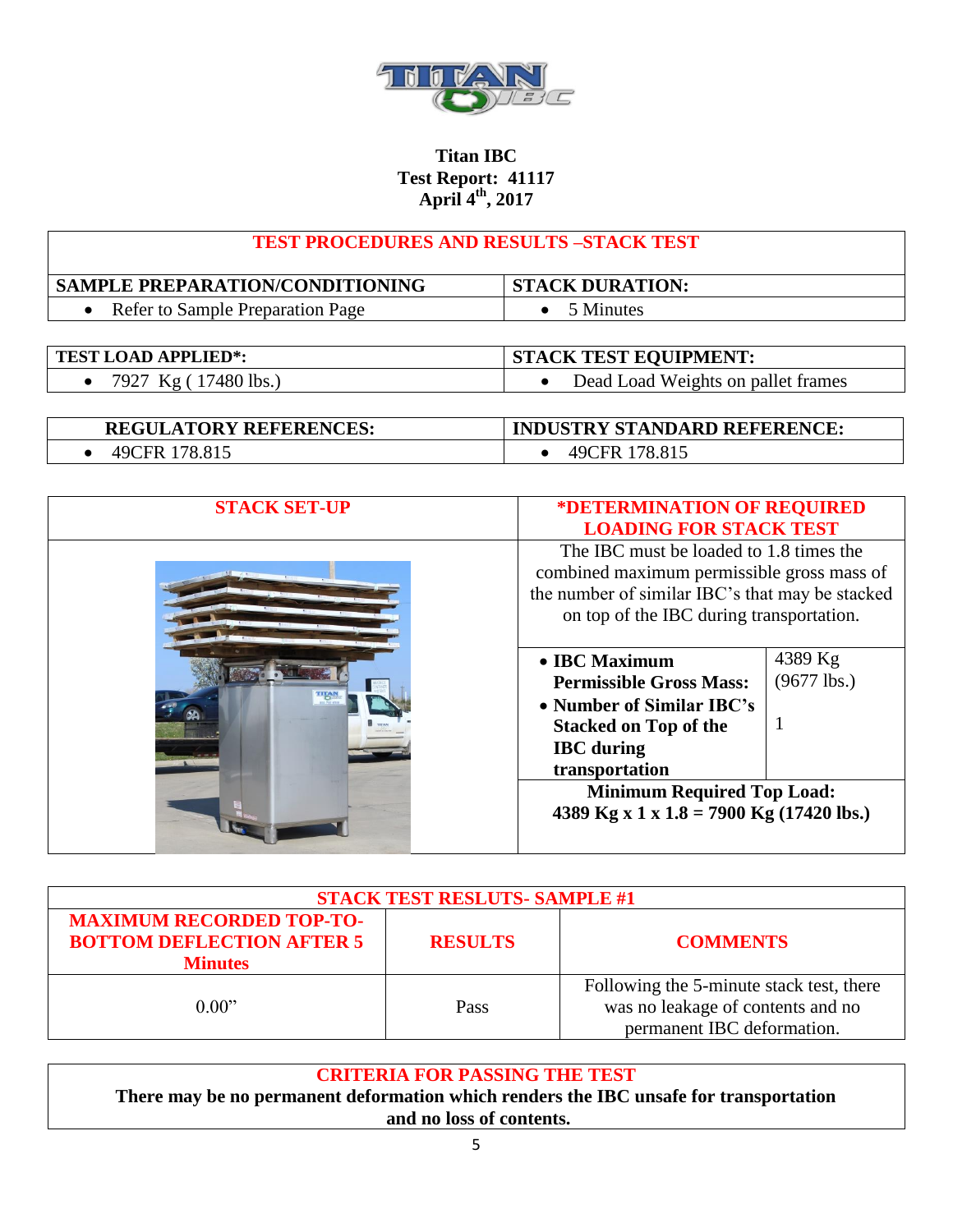

## **TEST PROCEDURES AND RESULTS – LEAKPROOFNESS TESTS**

| <b>SAMPLE PREPARATION/CONDITIONING</b> | <b>TEST PRESSURE:</b> |
|----------------------------------------|-----------------------|
| Refer to Sample Preparation Page       | 20 KPa (2.9 psi)      |

| DURATION:  | <b>AREA OF IBC PRESSURIZATION:</b>                                              |
|------------|---------------------------------------------------------------------------------|
| 10 Minutes | Top $\frac{3}{4}$ " Ball Valve Fitted with $\frac{1}{4}$ " Pressure<br>Fitting. |

| <b>LEAKPROOFNESS TEST EQUIPMENT:</b> |  |
|--------------------------------------|--|
| <b>Regulated Air Source</b>          |  |
| • Calibrated Pressure Gauge          |  |

| <b>REGULATORY REFERENCES:</b> | <b>INDUSTRY STANDARD REFERENCE:</b> |
|-------------------------------|-------------------------------------|
| 49CPR 178.813                 | 49CPR 178.813                       |

| <b>LEAKPROOFNESS TEST RESULTS</b>                                                                                                                                        |                |                                                                                                    |
|--------------------------------------------------------------------------------------------------------------------------------------------------------------------------|----------------|----------------------------------------------------------------------------------------------------|
| <b>LEAKPROOFNESS</b><br><b>SET-UP</b>                                                                                                                                    | <b>RESULTS</b> | <b>COMMENTS/OBSERVATIONS</b>                                                                       |
| Calibrated pressure gauge attached to a<br>regulated air source entered through 2" top<br>bung. Air pressure run up to 2.9 PSI. All joints<br>coated with soap solution. | Pass           | The IBC maintained the 20 kPa (2.9 PSI)<br>test pressure for 10 minutes without<br>leakage of air. |

## **CRITERIA FOR PASSING THE TEST**

**The IBC design types intended to contain liquids or intended to contain solids that are loaded or discharged under pressure, there may be no leakage of air from the intermediate bulk container.**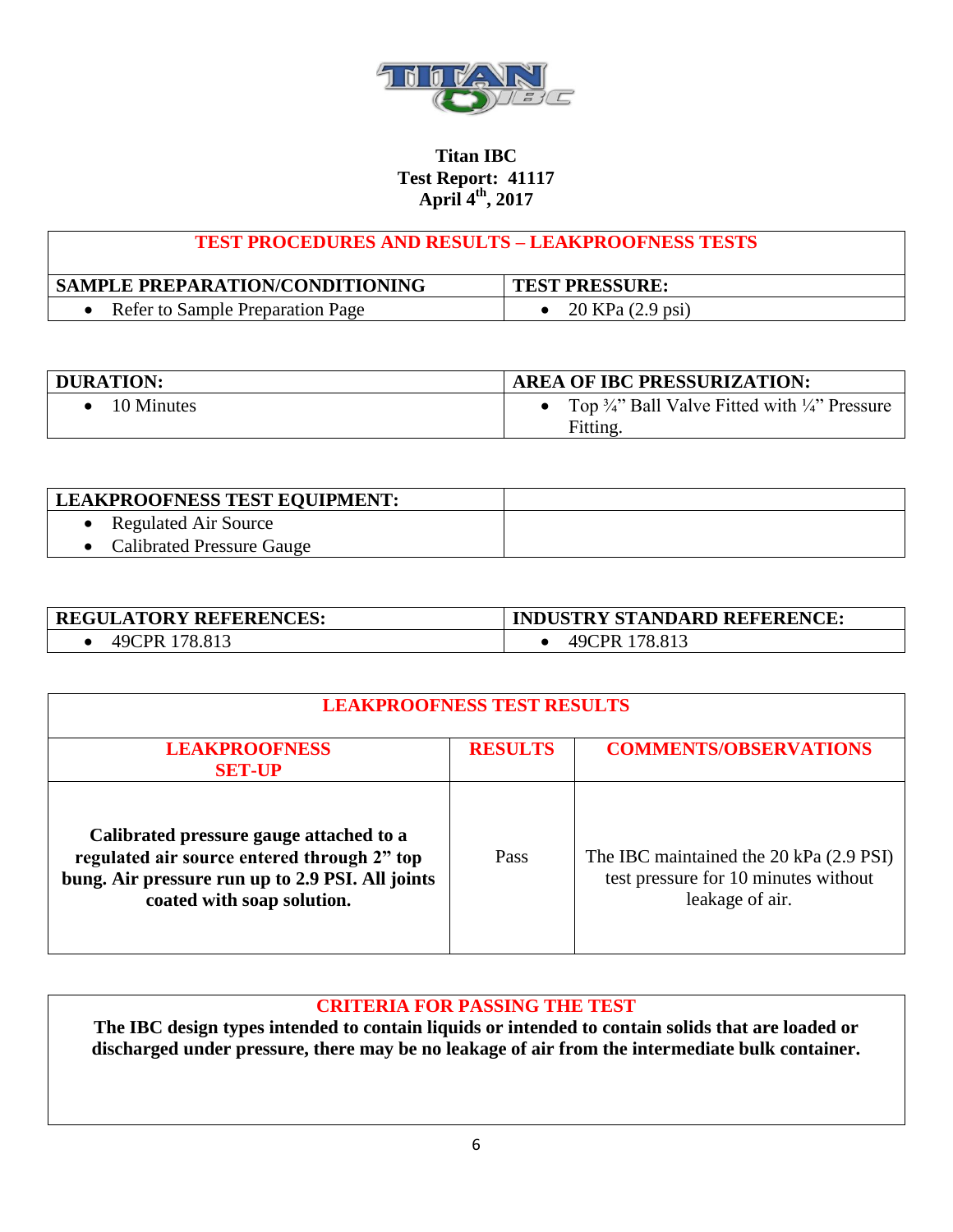

| <b>TEST PROCEDURES AND RESULTS - HYDROSTATIC PRESSURE TESTS</b> |                                      |  |
|-----------------------------------------------------------------|--------------------------------------|--|
| <b>SAMPLE PREPARATION/CONDITIONING</b>                          | <b>TEST PRESSURE:</b>                |  |
| Refer to Sample Preparation Page                                | • $65 \text{ kPa} (9.4 \text{ psi})$ |  |
|                                                                 | • 200 kPa $(29 \text{ psi})$         |  |

| <b>DURATION:</b>         | <b>AREA OF IBC PRESSURIZATION:</b>                                          |
|--------------------------|-----------------------------------------------------------------------------|
| 10 Minutes for each test | Top $\frac{3}{4}$ . Ball Valve Fitted with $\frac{1}{4}$ . Pressure Fitting |

### **HYDROSTATIC PRESSURE TEST EQUIPMENT:**

- Regulated Air Source
- Calibrated Pressure Gauge

| <b>REGULATORY REFERENCES:</b> | <b>INDUSTRY STANDARD REFERENCE:</b> |
|-------------------------------|-------------------------------------|
| 49CFR 178.814                 | 49CFR 178.814                       |

| <b>HYDROSTATIC PRESSURE TEST RESULTS - SAMPLE #1</b> |                |                                         |
|------------------------------------------------------|----------------|-----------------------------------------|
| <b>HYDROSTATIC PRESSURE TEST</b><br><b>SET-UP</b>    | <b>RESULTS</b> | <b>COMMENTS/OBSERVATIONS</b>            |
| <b>Calibrated Pressure Gauge attached to the</b>     |                | The IBC maintained the 20 kPa test      |
| regulated air source entered through 2" top          | Pass           | pressure for 10 minutes without leakage |
| bung. Air pressure run up to 9.4 PSIG.               |                | of air.                                 |
| Held for 10 minutes. Air pressure then run           |                | The IBC maintained the 29 PSIG with no  |
| up to 29 PSIG.                                       |                | leakage.                                |
|                                                      |                |                                         |

#### **CRITERIA FOR PASSING THE TEST**

**IBC subjected to 9.4 PSIG test pressure, there may be no of air or permanent deformation that would make the IBC unsafe for transportation.**

**For IBC's intended to contain liquids, subjected to the 29 PSIG test pressure, there may be no leakage.**